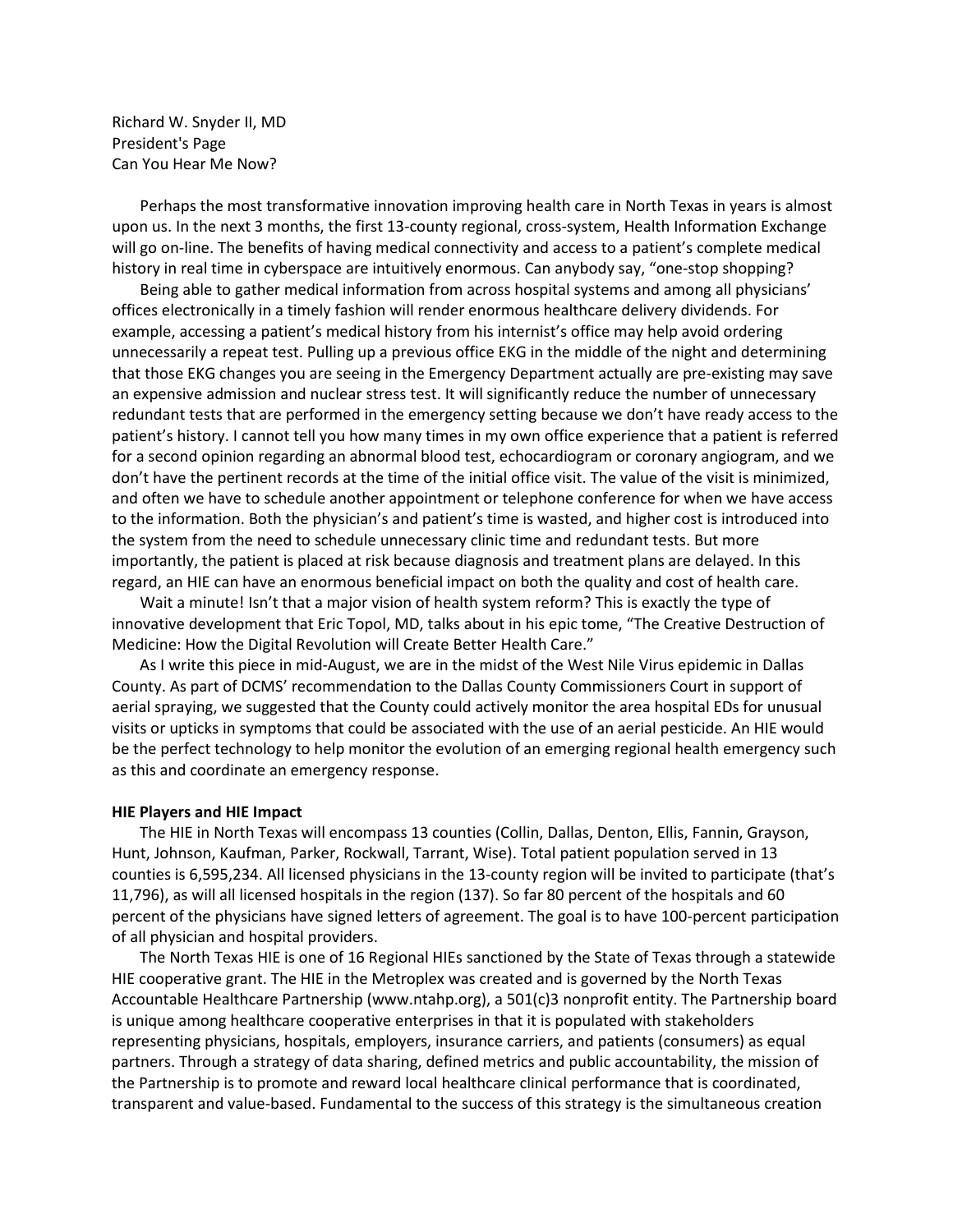and support of the regional Health Information Exchange. The Partnership HIE will allow for the establishment of patient registries as well as point-to-point data exchange to improve real-time sharing of clinical data.

## **The Winding Path Toward an HIE**

This is an enormous project and it has undergone multiple false starts. The HIE experience in the United States is littered with the shipwrecks of failed attempts. To better understand the challenges of establishing an HIE, it is helpful to review the whimsical winding historical journey of the health information exchange in North Texas.

In late 2004, Congressman Pete Sessions' Healthcare Task Force met at Presbyterian Hospital. The conversation included a briefing about President Bush's efforts to engage physicians and the healthcare industry into the world of electronic records. Les Secrest, MD, and Michael Darrouzet, our EVP/CEO, represented DCMS.

In March 2005 Congressman Sessions wrote a letter to his advisory group to explore the introduction of a Regional Health Information Organization into the Dallas healthcare market. Later that month the task force hosted an initial meeting that included Congressman Sessions; John Gill, MD; Joel Allison, president and CEO of Baylor Healthcare System; and DCMS staff. After months of discussion, this initial effort failed primarily because of a lack of an effective governance structure and excess vendor influence. The first attempt ended.

In 2006, a second effort was attempted with the formation of the North Texas RHIO Steering Committee, under Dr. Secrest's direction. DCMS, Tarrant County Medical Society, and the Dallas-Fort Worth Hospital Council were the principles. In April 2007, just as the steering committee was preparing to transform itself into a nonprofit organization, TCMS withdrew from the project due to financial reasons. This withdrawal ended the second attempt to form a regional health information exchange, as it was deemed that without a true regional effort, the exchange would fail.

In early 2008, unwilling to let the issue die and believing that physicians must take a lead role in creating an exchange, DCMS formed a RHIO Strike Team, led by Kevin Magee, MD. This effort was shortlived because of a lack of consensus between the DFWHC and DCMS about the need for an independent nonprofit. The Strike Team disbanded.

DFWHC and DCMS subsequently went on their own paths toward establishing a regional exchange. DFWHC sought a Beacon Grant but was not successful because the application was not seen to include enough stakeholders.

In March of 2008, DCMS created its HIE 5 Committee. The committee experienced the most momentum of any effort to date, collecting significant financial contributions from area hospitals and hiring a consultant to write a business plan for the region. The final business plan was shared with the funding hospitals. Despite their initial buy-in, the hospitals declined to act on the plan, saying that they wanted to seek initial funding from outside sources.

DCMS next sought to use Project Access Dallas as the focal point of the renewed effort to create an exchange, now called an HIE by those in Washington. (RHIO was a tainted name by now due to so many failures across the country.) In mid-2009, DCMS made a final attempt to secure funding for a physicianled HIE by requesting that private hospital systems that were partners in PAD financially underwrite the project. This request was denied.

Until this point, the failed HIE experience in North Texas seemed to derive from a deficiency in at least one of four separate, but critical, components: an effective governance structure, financing, full participation of all regional partners, and involvement of all four primary stakeholder groups (physicians, hospitals, payers, and industry).

In May 2009 the landscape changed. In the midst of congressional hearings about health system reform, the concept of the Accountable Care Organization was introduced. Using the ACO model as a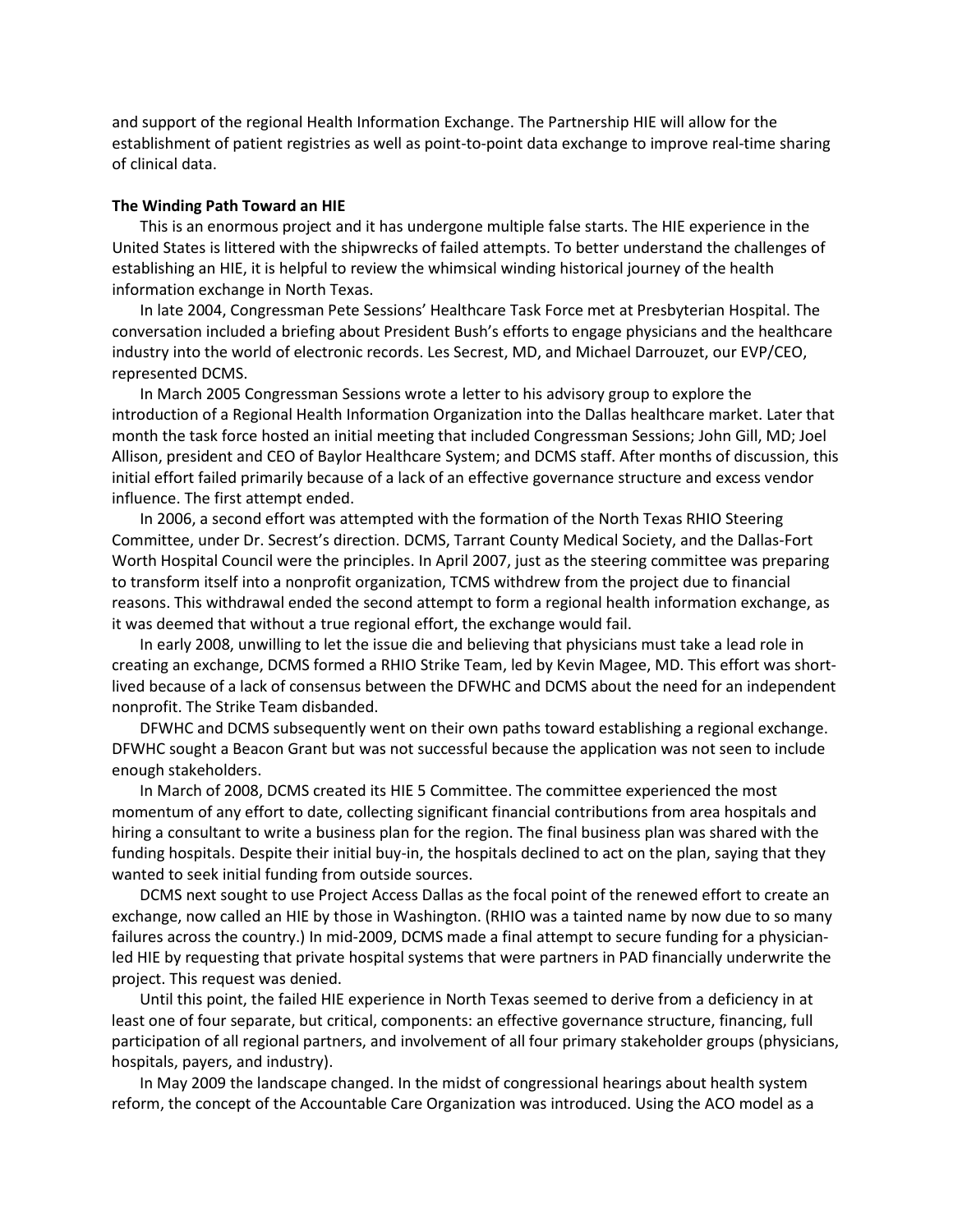starting point of discussion, representatives from the four stakeholder groups formed a steering committee and discussed how to address the high cost of health care in North Texas. Part of the motivation was to explore the potential of gain-sharing models and the possibilities materializing in the emerging world of capitation. DCMS' Michael Darrouzet was named chairman of this committee. It soon will become apparent to all involved that the success of the HIE largely was a result of Michael's keen insight, relentless nurturing and skillful stewardship of the process.

Having learned from failed HIE attempts, the steering committee agreed to an organizational structure with a solid and effective governance system based on each stakeholder group having equal representation on the board. This relationship is unique in healthcare delivery models and will be key to the success of the entity. In April 2010 the steering committee agreed to form the North Texas Accountable Healthcare Partnership as a 501(c)3 nonprofit corporation in order to apply for federal/state HIE grant funds that were allocated to Texas from federal stimulus funds. Here, three of the four elements for a successful HIE project appeared to have been met: full stakeholder participation, effective governance and an adequate start-up funding source (the feds). The regional component was satisfied by the federal requirements for application for the funding. The feds defined the counties and regions that would have to work as partners if they wanted to apply for the federal grants.

On Sept. 30, 2010, the NTAHP was formed. Mr. Darrouzet was "promoted" from chairman of the steering committee to chairman of the NTAHP board, and Bryan White, former DCMS director of socioeconomics, was selected as the executive director of the HIE.

The Partnership chose diabetes and congestive heart failure as the two chronic illnesses for which to develop "shared savings models." For many months, the four workgroups met and planned "shared savings" strategies including Metrics, Care Coordination, Common Plan Designs, and Rewards.

In November 2011 the Centers for Medicare and Medicaid Services and the state approved an amendment to the state grant award, opening funding to NTAHP totaling more than \$4.9 million over the next 3 years, contingent on meeting performance goals. The NTAHP grant tied for top grant applications in the nation. I was added to the board as a DCMS representative.

In March 2012 Orion Health was chosen as the HIE vendor for North Texas. This is the same vendor that the State of Massachusetts recently chose for its statewide Medicaid program. That same month Joe Lastinger accepted the position as CEO of the Partnership, and John Flores, MD, Denton County Medical Society; Matt Weyenberg, MD, Collin-Fannin CMS; and Jim Cox, MD, and Sandra Parker, MD, Tarrant CMS; were added to the board.

The North Texas HIE will go "live" this fall. I have seen a demonstration of the HIE and I am very excited. The Partnership HIE also will offer the opportunity to subscribe to an on-line EMR service for a nominal fee that will satisfy CMS meaningful use requirements. This particularly will be valuable to solo or small group practices for which the economies of scale for a traditional EMR are challenging.

Although the HIE has come very far and the benefits seem obvious, obstacles remain to be addressed. A major risk to the long-term success of the HIE will be the financial sustainability of the project after the federal grant monies expire. Money makes the world go round, and this is true for an HIE. However, the money saved from the reduction of unnecessary hospitalizations and redundant testing could be considerable and dwarf the cost to run the Partnership. The four stakeholder groups need to realize a financial reward for participating monetarily in the NTAHP investment. Only if all four partners participate in the reward for the risk taken can a true win-win dynamic materialize and financial sustainability be secured.

Preserving the hospital participation in the project also could present a challenge. Some private hospital systems may view the North Texas Regional NTAHP HIE as a threat to their nascent HIE efforts. However, the full potential of an HIE will not be realized unless it functions across all hospital systems. If we have an HIE system that is just a patchwork of compartmentalized information exchanges, the sweeping promise and extensive benefits of a comprehensive global HIE will be minimized. Some